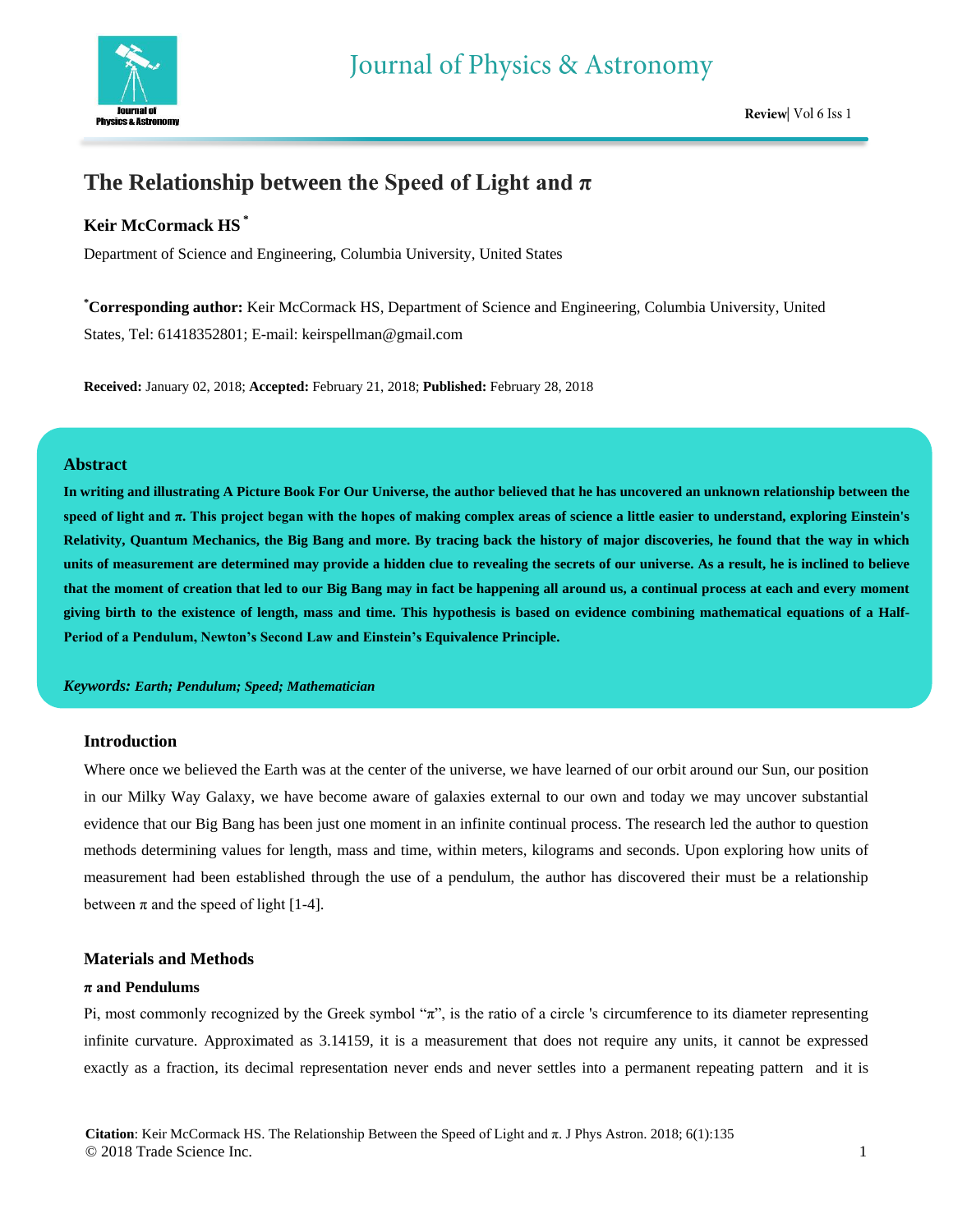impossible for any circle to produce the exact same area as any square. Like the speed of light,  $\pi$  is a value that speaks to the design of the cosmos (FIG. 1-3).



FIG. 1. Like the speed of light,  $\pi$  is a value that speaks to the design of the cosmos.

The earliest written approximations of  $\pi$  were displayed by the fraction 25/8 found in Egypt and Babylon, dating as far back as 1900 BC. In 250 BC, the Greek mathematician Archimedes used a geometrical approach by drawing a hexagon inside and outside of a circle and doubling the number of sides until he reached a 96-sided polygon. In doing so he was able to calculate that  $\pi$  was between 223/71 and 22/7, a value of roughly 3.1408. The development of computers allowed American mathematician John Wrench to accurately reach 1,120 digits in 1949 and today with supercomputing power more than a trillion ongoing digits have been calculated.





## FIG. 2. **Greek mathematician Archimedes used a geometrical approach by drawing a hexagon inside and outside of a circle and doubling the number of sides until he reached a 96-sided polygon.**

The ancient Egyptians developed a 365 day solar calendar and by using a sexagesimal time system with the base number 60 it allowed time to be split into many even fractions. By the French Revolution the invention of mechanical clocks would help define the second as " 1/86,400 of a mean solar day," and based on this value the meter would be determined as "the length of a pendulum with a half-period of one second at standard gravity." Thus, we determined our value for the meter at the same time we determined our value for the acceleration due to Earth's gravity. Upon using the equation that describes the halfperiod of a pendulum, if T and L are both set as "one", the acceleration due to Earth's gravity must be represented by a value of "  $\pi^2$  m/s <sup>2</sup>".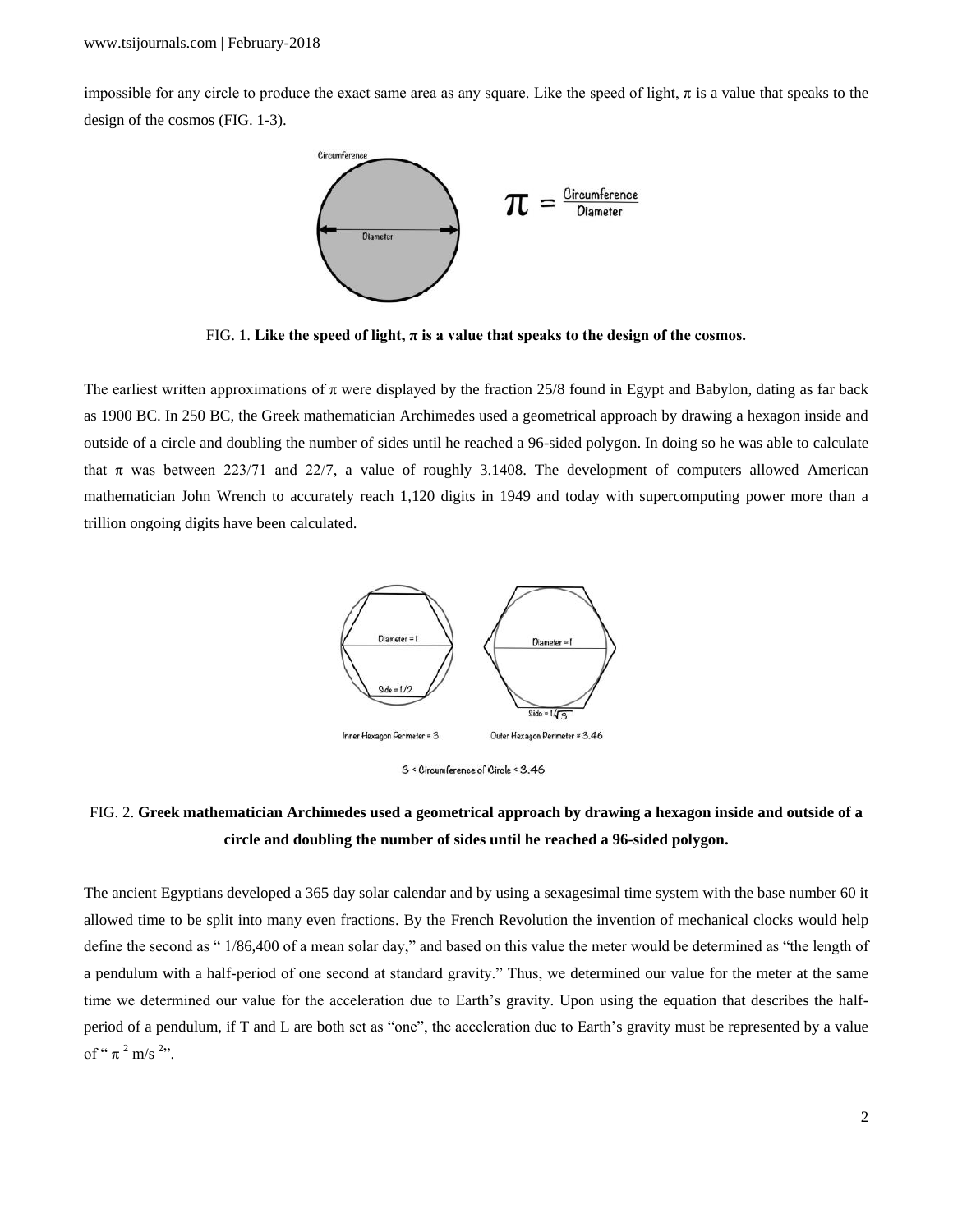

FIG. 3. **Upon using the equation that describes the half-period of a pendulum, if T and L are both set as "one", the acceleration due to Earth's gravity must be represented by a value of "**  $\pi$  $^{2}$  **m/s**  $^{2}$ **".** 

Due to variations in gravity on Earth's surface, this pendulum approach often led to discrepancies determining the value of length and instead, a prototype meter bar was constructed as "one ten-millionth of the distance from the Earth's equator to the North Pole, measured on the meridian through Paris." Because of this, values of length and time were now arrived at independently of one another and as a result, Earth's gravity would represent acceleration in terms of the prototype meter bar length, which is why today " g " is considered 9.8066 m/s 2 rather than  $\pi^2$  m/s <sup>2</sup>. Upon combining this Pendulum Equation with Newton's Second Law and Einstein's Equivalence Principle, the author found that something amazing happens when the unit values for time, length, force and energy are all set to "one" (FIG. 4).



FIG. 4. **The speed of light should be defined as "exactly 299,792,458 meters per second in a vacuum,** when values of length and time are determined at a gravitational field strength of  $\pi$   $^{2}$  m/s  $^{2}$ ".